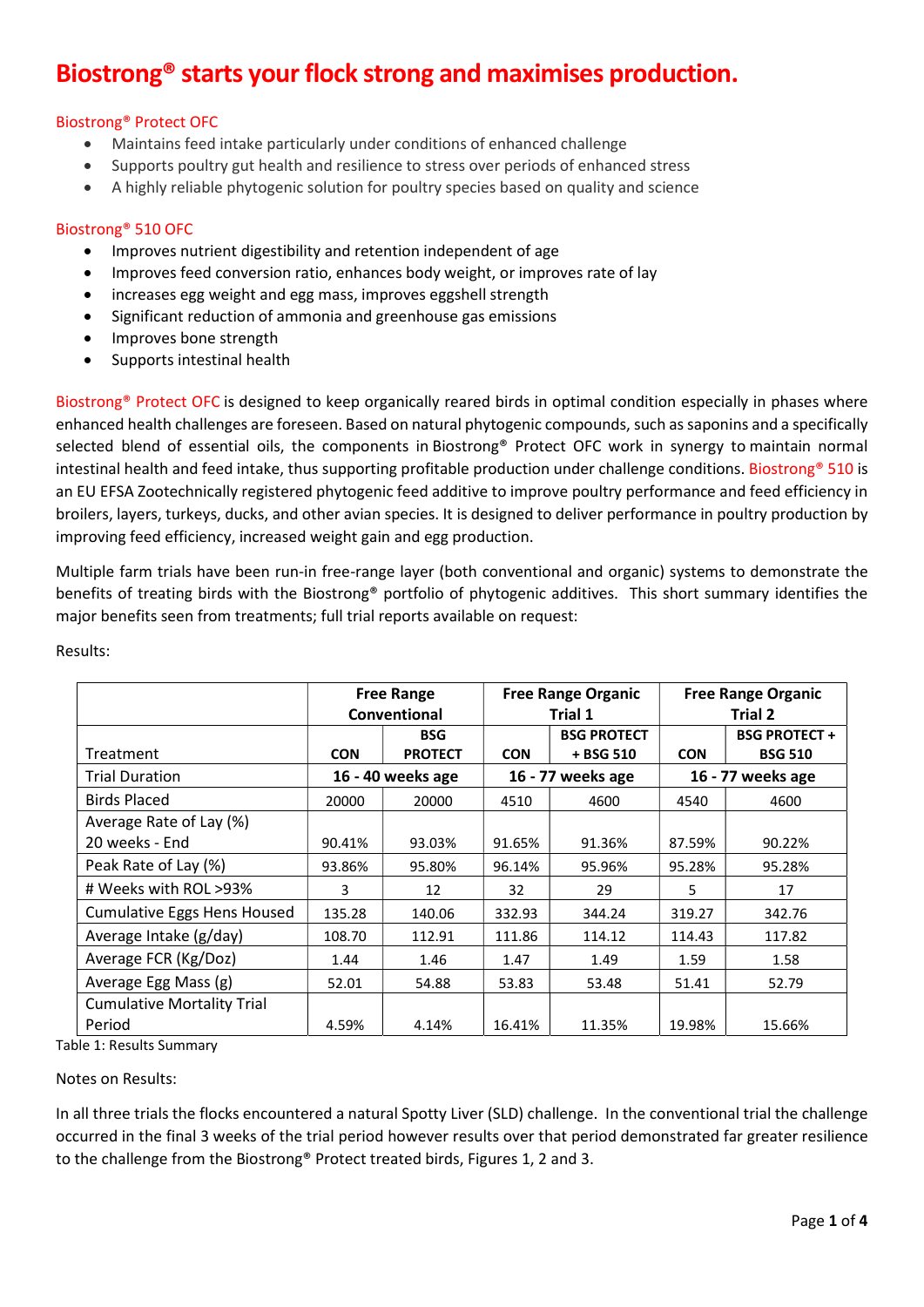

Figure 1: Feed Intake during Spotty Liver Challenge Conventional Figure 2: ROL during Spotty Liver Challenge Conventional



Figure 3: Egg Mass during Spotty Liver Challenge Conventional

In the two trials run with organically grown layers spotty liver was identified as being the major contributor to mortality and any reduced ROL between 20- and 40-weeks age. In these flocks both had much reduced mortality and in addition Biostrong® supplementation has possibly led to improved recovery in one of the flocks, Figures 4 and 5.



Figure 4: Cumulative Mortality in Organic Trials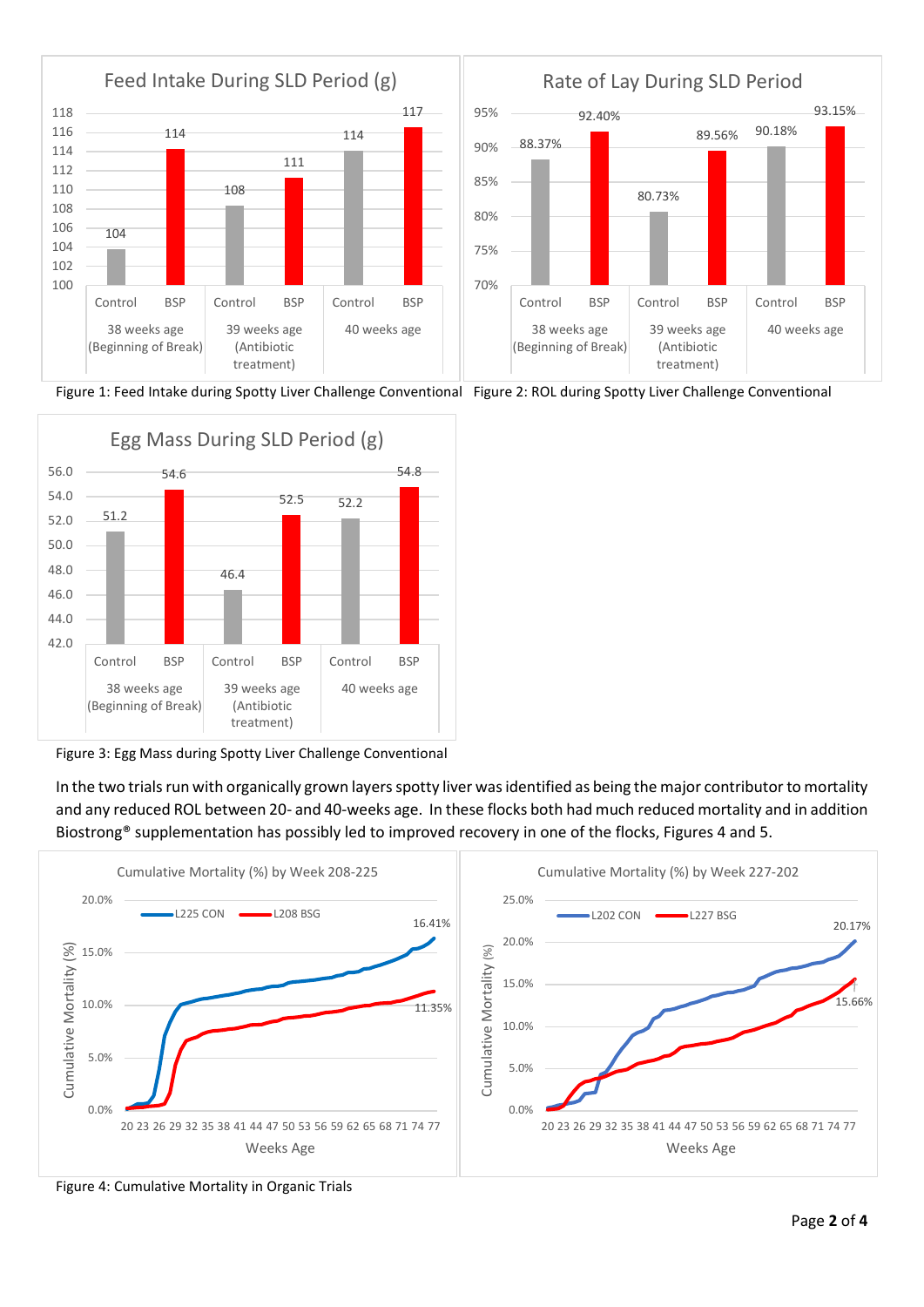

Figure 5: Average Rate of Lay in Organic Trials

In addition to the SLD challenge the conventional free-range trial was conducted across summer where the maximum daily temperature reached 40°C. It appears that during that period there was an increase in mortality in the control flock that was not identified in the treated flock, Figure 6.



Figure 6: Cumulative Mortality – Peak of Summer Heat 28-30 weeks age.